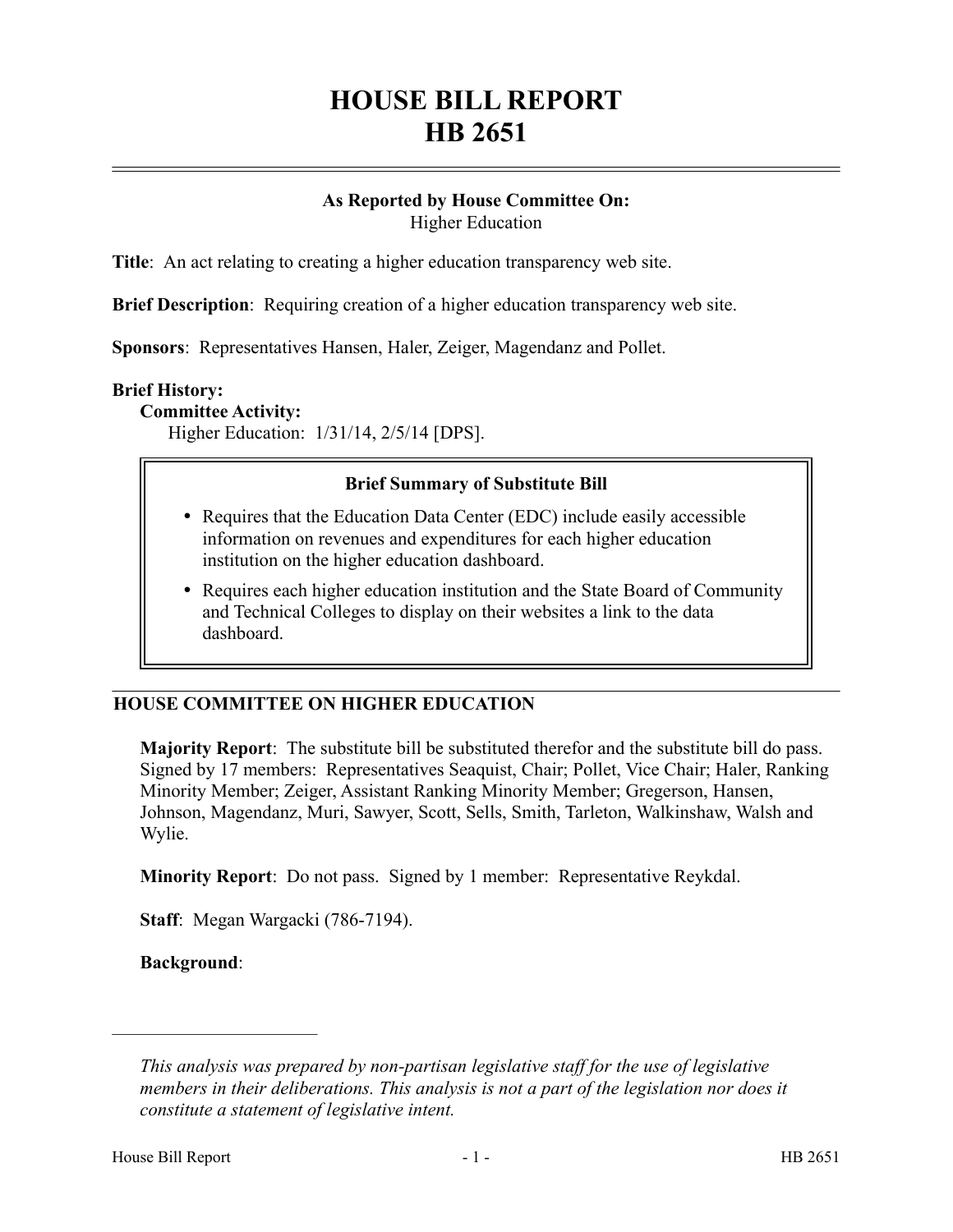The Joint Legislative Audit and Review Committee created a report in 2010 called Transparency in Higher Education Data (Report). The Report found that the Legislature and others cannot easily examine expenditure and revenue information…[for] the state's fouryear higher education institutions (institutions).

Currently, institutions are required to disclose on their tuition billing statement or websites the total revenue and uses of tuition revenue for the prior year. The governing board of each institution must make public its proposals for tuition and fee increases. The Services and Activities Fees Committee (Committee) at each institution must post the services and activities fees expenditures for the prior year on the institution website, including the amounts expended in all major expenditure categories.

The Education Data Center (EDC), in the Office of Financial Management, conducts analysis of higher education programs and education issues, in general. The EDC maintains an online dashboard that displays information for each four-year institution, such as data on enrollment, progression, gradation and other metrics.

–––––––––––––––––––––––––––––––––

The State Board for Community and Technical Colleges (SBCTC) provides leadership, coordination, and services for the 32 public community and technical colleges.

**Summary of Substitute Bill**:

By January 1, 2015, the EDC must include easily accessible information on revenues and expenditures for each higher education institution on the higher education dashboard.

In maintaining revenue and expenditure information, the EDC must:

- ensure the website is easily accessible;
- ensure data are collected and displayed according to confidentiality and public records laws;
- wherever possible, use data from existing data sources;
- include historical data to allow year-to-year comparisons;
- analyze and display the data in order to communicate the relative size of revenues and expenditures for each institution in an easily accessible and understandable format;
- provide basic enrollment information for each institution for context; and
- update the website each year.

To the extent possible and subject to laws relating to confidentiality, and using existing data sources and system applications, each higher education institution and the SBCTC must prominently display on their institutional web sites a link to the data dashboard of the EDC.

## **Substitute Bill Compared to Original Bill**:

The substitute bill changes the location of the higher education transparency website to the data dashboard of the EDC. It provides that the EDC must maintain revenue and expenditure information, rather than develop and maintain a higher education transparency website. The substitute bill removes the requirements that the website provide program information and